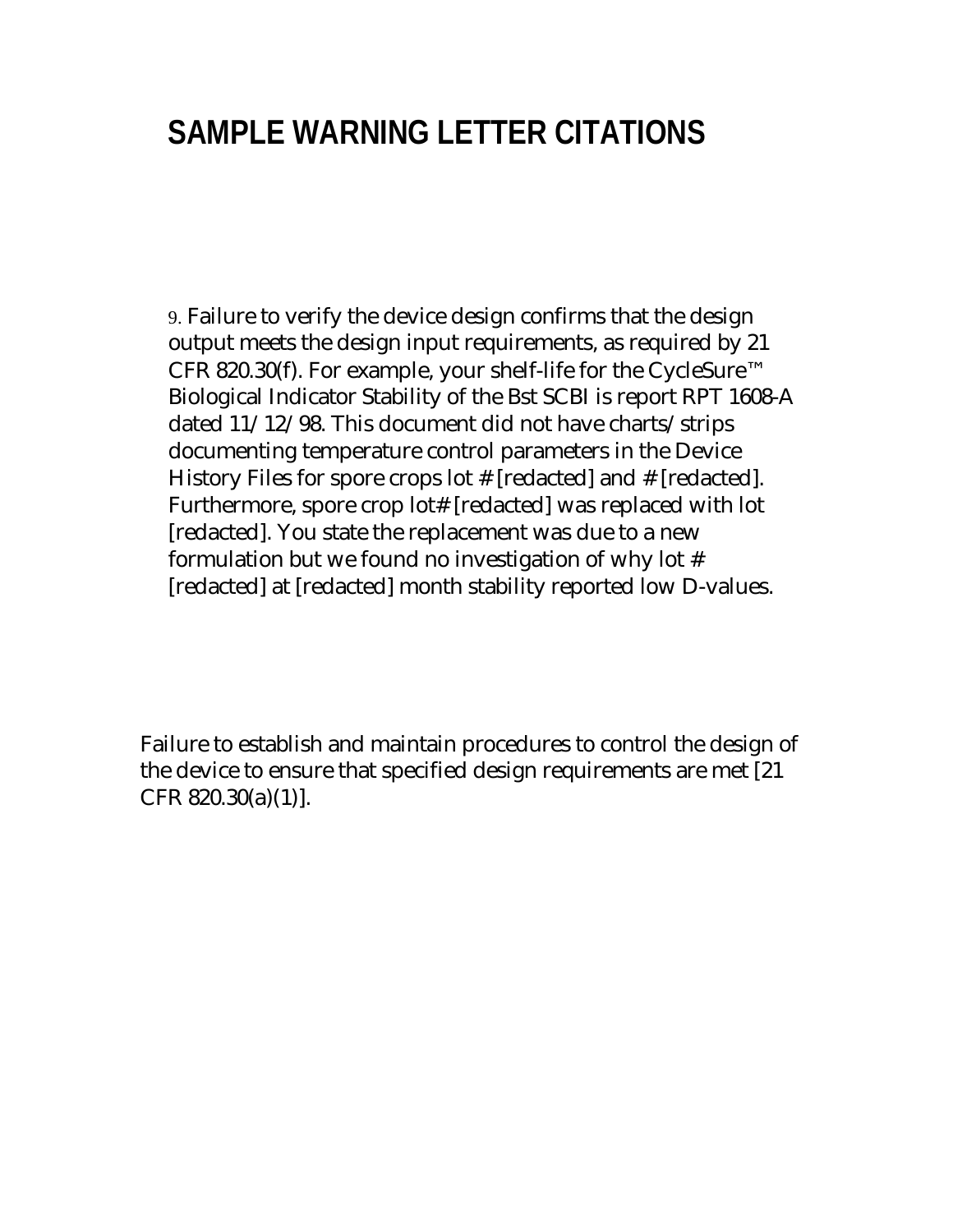## CERTIFIED MAIL RETURN RECEIPT REQUESTED

October 15, 2003 W/L 04-04

Barry M. Tydings President/CEO Drug Free Enterprises 5302 Derry Ave., Ste A Agoura Hills, CA 91301

Dear Mr. Tydings:

We are writing to you because an investigator from the United States Food and Drug Administration (FDA) conducted an inspection of your facility located in Agoura Hills, California between January 21 and February 11, 2003, which determined that your firm is a specification developer, and by regulation [Title 21, Code of Federal Regulations (CFR), Section 807.3(d)(3)] a manufacturer of drugs-of-abuse test kits. Information collected during the inspection revealed serious regulatory problems involving your DRUGCHECK NO STEP-ONSITE drugs-of-abuse test kits. Also, during our inspection between June 17 and 30, 2003 additional serious regulatory problems involving your consumer study for your drugs-of-abuse kits were revealed.

Under a United States Federal law, the Federal Food, Drug and Cosmetic Act (the Act), these kits are considered to be medical devices because they are intended to be used to diagnose or treat a medical condition (Section 201(h) of the Act).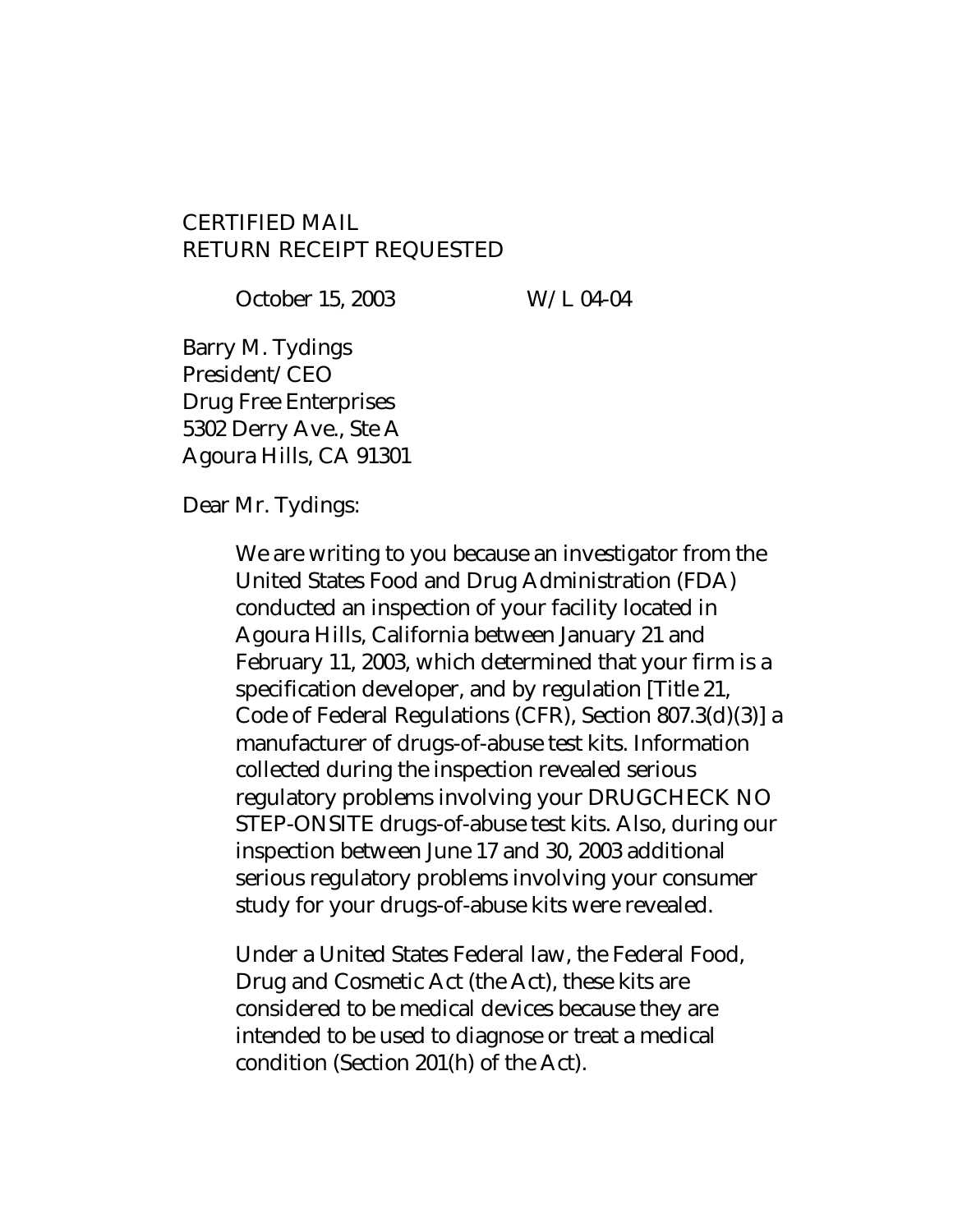Our inspections revealed that your devices are adulterated under section 501(h) of the Act, in that the methods used in, or facilities or controls used for, the manufacture, packing, storage, or installation are not in conformance with the Current Good Manufacturing Practice (CGMP) requirements for medical devices which are set forth in the Quality System (QS) regulation, as specified in Title 21, CFR, Part 820. Significant deficiencies observed include, but are not limited to the following:

> • Your firm lacks adequate design controls. Specifically, you do not have documentation that your marketed product was developed following the approved design or that all subsequent changes made in your drugs-of-abuse test kits have been adequately defined and evaluated. Nor do you have documentation of complete manufacturing specifications for your contract manufacturer. [Title 21 CFR 820.30 and 820.3(k)] • A quality system has not been fully

> implemented and maintained at all levels of the organization. Specifically, your quality policy and objectives and your quality plan have not been fully established. [Title 21 CFR 820.20]

• Document control procedures have not been fully implemented and maintained. Specifically, the device master records for product codes 60300, 60500, 65500-4 and 60505 are incomplete, change control records are not maintained on-site and complaint documents received by field representatives are not maintained at the firm. [Title 21 CFR 820.181 and 820.198]

• Your device history records are inadequate. Specifically, you are not maintaining acceptance records that demonstrate your drugs-of-abuse test kits are manufactured in accordance with the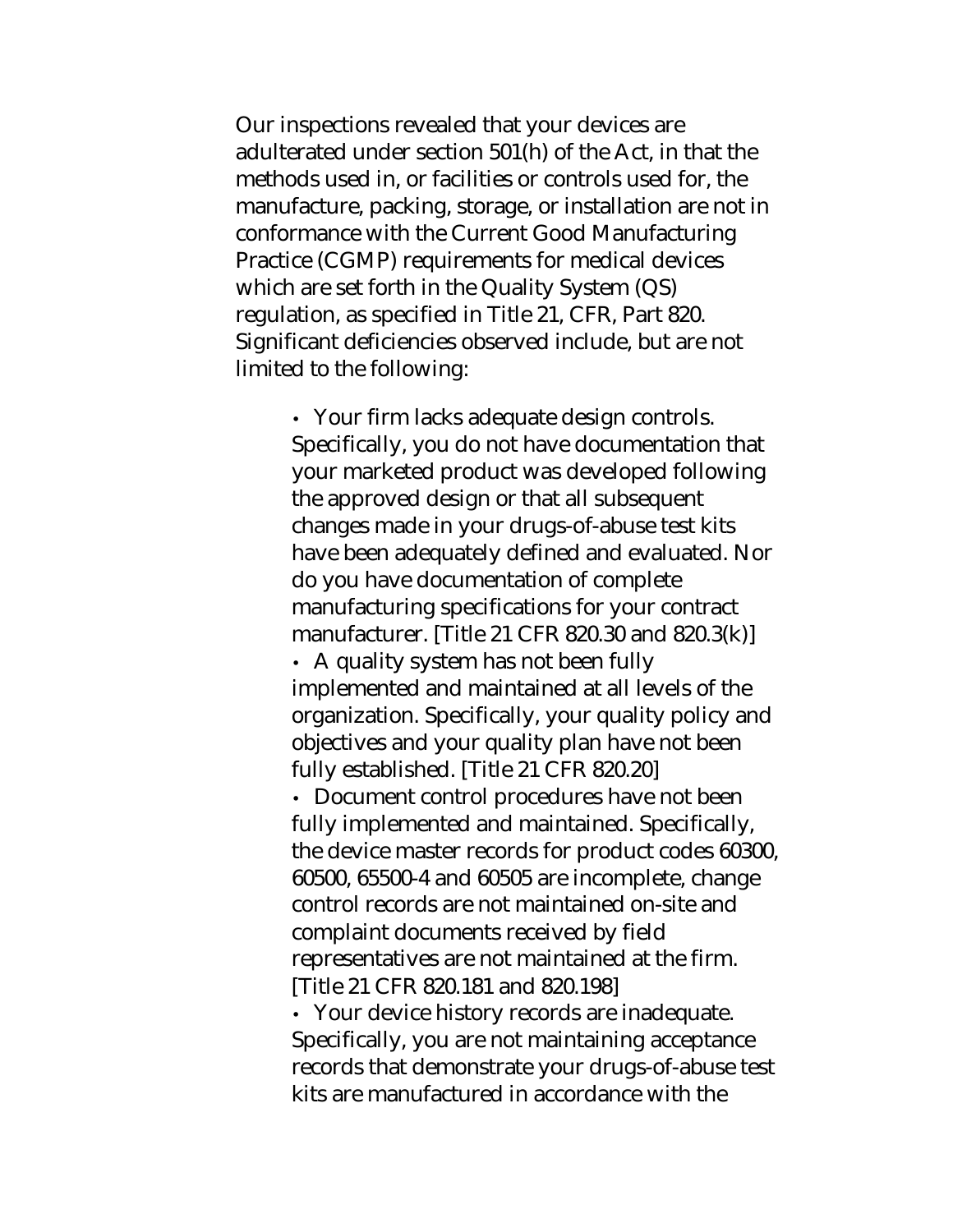approved device master record. [Title 21 CFR 820.184]

• Failure to establish and maintain procedures to ensure all purchased or otherwise received product and services conform to specified requirements. Specifically, your firm has not evaluated and documented the abilities of your supplier and consultant to meet specified requirements, including quality requirements and your firm does not have a complete written contract with the contract manufacturer who produces your drugs-of-abuse kits or the consultant who oversees your firm's quality system. [Title 21 CFR 820.50]

Additional CGMP deficiencies were observed and reported during our January 21 - February 11, 2003 inspections. Your written response of March 5, 2003 provided documentation of correction of your lack of written procedures for CAPA, complaints and required audits. Review of the supporting documentation submitted for these corrections revealed several are incomplete, do not have implementation dates, contain minor errors and conflicting time periods for your Management Review. We strongly suggest you reevaluate your written procedures and correct these deficiencies.

The Act requires that manufacturers of medical devices obtain marketing clearance for their devices from FDA before they may be offered for sale. This helps protect the public health by ensuring that newly introduced medical devices are safe and effective or substantially equivalent to other devices already legally marketed in this country. Furthermore, once marketing clearance is obtained, products must conform to the approved application.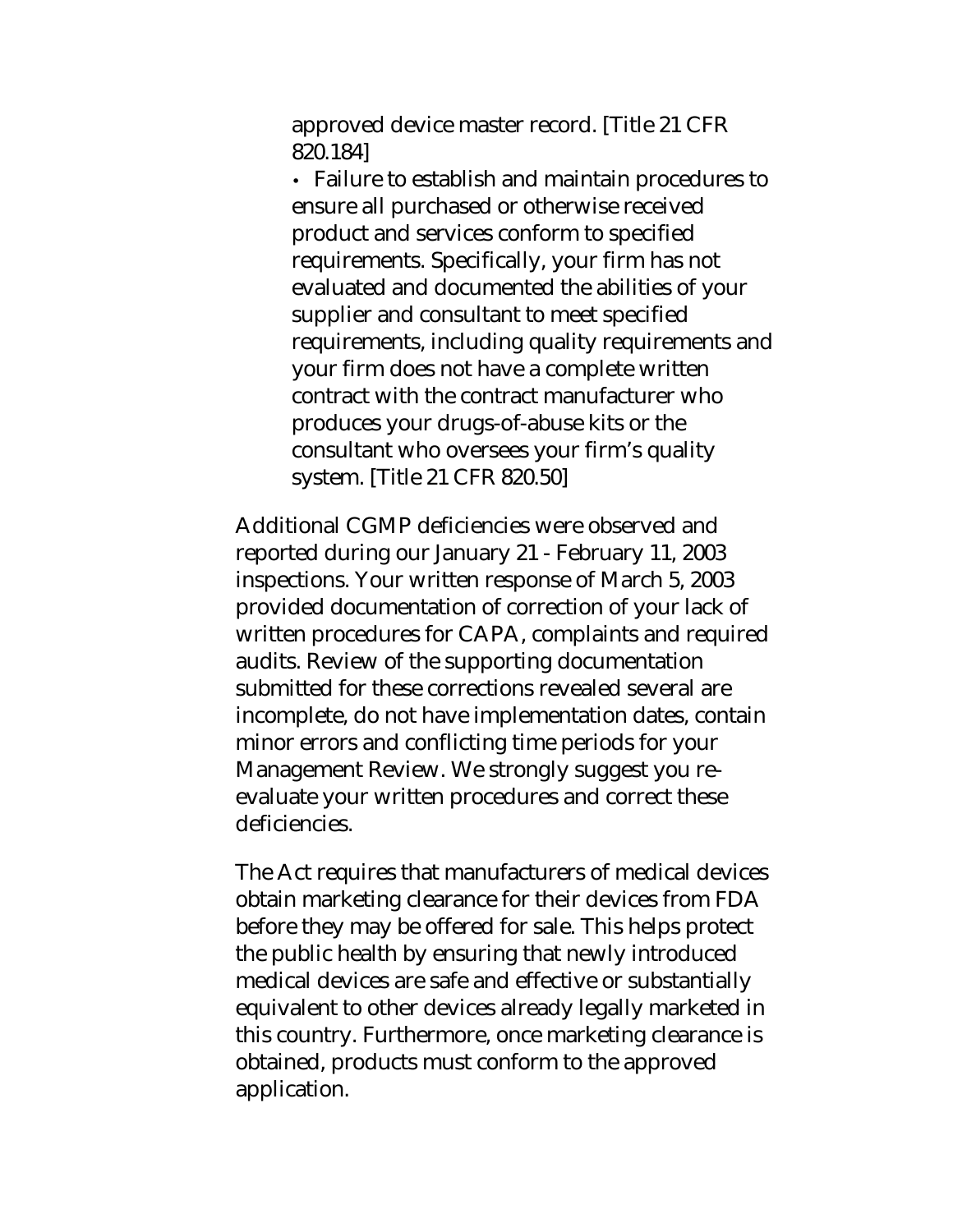Two of your kits (Product Codes 60900 and 60903) are adulterated under section 501(f)(1)(B) and misbranded under section 502(o) in that they include testing for tricyclic antidepressants. Your cleared pre-market notification (K012390) does not include testing for this drug category. Products including testing for tricyclic antidepressants are unapproved, may not be legally marketed, and should be withdrawn from the market. You must submit a new 510(k) and obtain FDA clearance before you can make such a claim.

At least one of your kits (Product Code 60903) is also adulterated under section 5o1(f)(1)(B) and misbranded under section 502(o) in that it includes testing for opiates at a cut-off level of 300 ng/ml. Your cleared pre-market notification (K012390) identifies an opiate cut-off level of 2000 ng/ml. Again, products including testing for opiates at a cut-off level of 300 ng/ml are unapproved, may not be legally marketed, and should be withdrawn from the market. You must submit a new 510(k) and obtain FDA clearance before you can make such a claim.

Your DRUGCHECK NO STEP-ONSITE drugs-of-abuse test kits are misbranded within meaning of Section 502(b) of the Act in that the devices are in package form and their labels fails to contain the name and address of the manufacturer or distributor.

This letter is not intended to be an all-inclusive list of violations. As a manufacturer of medical devices it is your responsibility to ensure adherence to each requirement of the Act and regulations. The specific violations noted in this letter and in the two FDA-483s, Inspectional Observations, issued at the close of our inspections may be symptomatic of serious underlying problems in your firm's manufacturing and quality assurance systems. You are responsible for investigating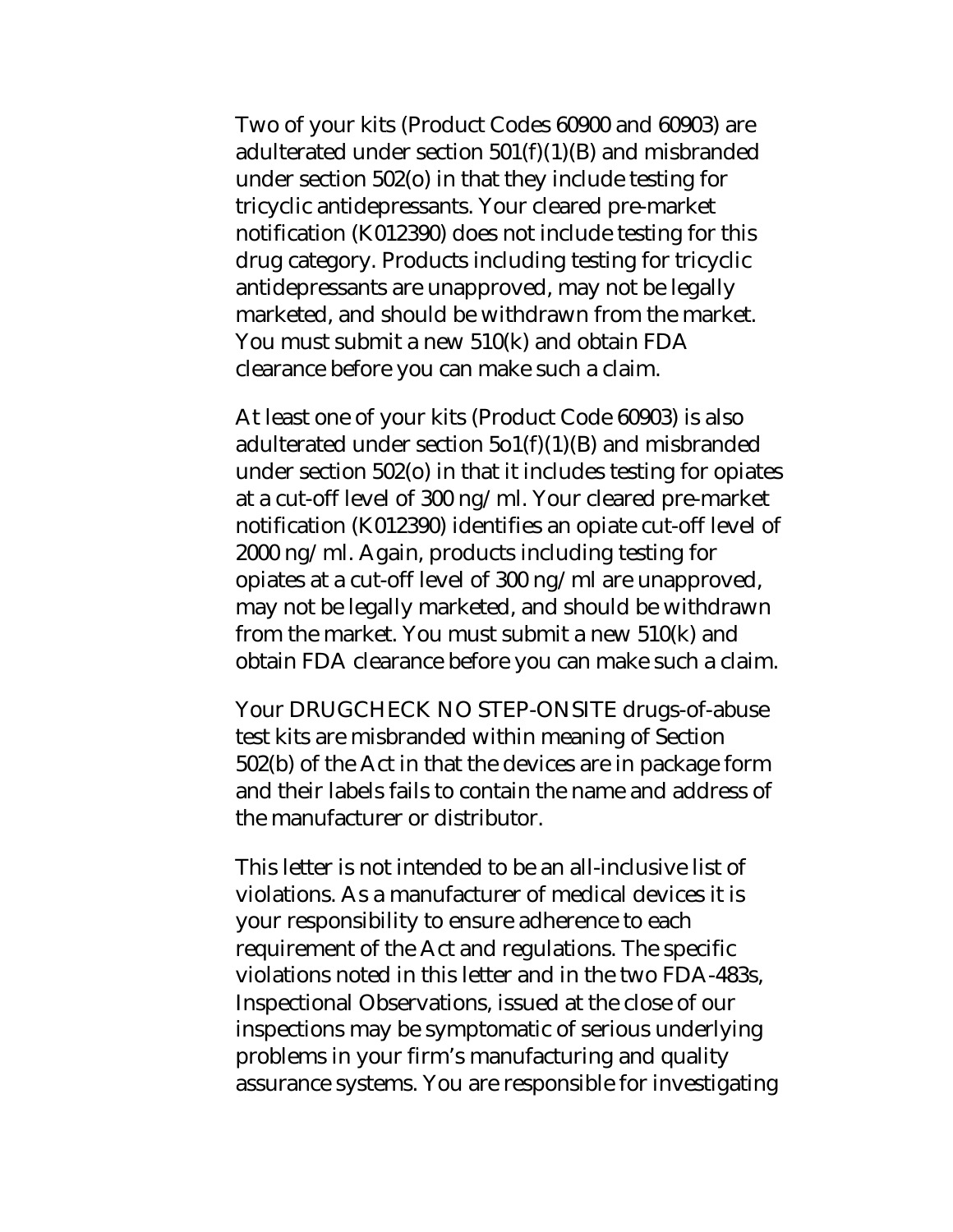and determining the causes of the violations identified by the FDA. You also must promptly initiate permanent corrective and preventative action on your Quality System.

You should know that these serious violations of the law may result in the FDA taking regulatory action without further notice to you. These actions include, but are not limited to, seizing your product inventory, obtaining a court injunction against further manufacturing of the product, or assessing civil money penalties. Also Federal agencies are informed about the Warning Letters we issue, such as this one, so that they may consider this information when awarding government contracts.

Additionally, we note that you have changed the name of the drug-of-abuse test kits cleared in the original 510(k) from Drug Free Enterprises NexStp Drug Check to DRUGCHECK NO STEP-ONSITE. While FDA was reviewing the 510(k) for this device we advised you that we found your proposed "NO STEP" name to be misleading. Your device received FDA clearance after you advised that the name of this device would be changed to NexStp Drug Check. Now you have gone back to using a name which the Agency found to be misleading.

It is necessary for you to take action on this matter now. Please let this office know, in writing, what steps you have taken to correct the problems within fifteen (15) working days of receipt of this letter. We also ask that you provide an explanation of each step being taken to prevent the recurrence of similar violations. If corrective action cannot be completed within fifteen (15) working days, state the reason for the delay and the time within which the corrections will be completed. Also include copies of any available documentation demonstrating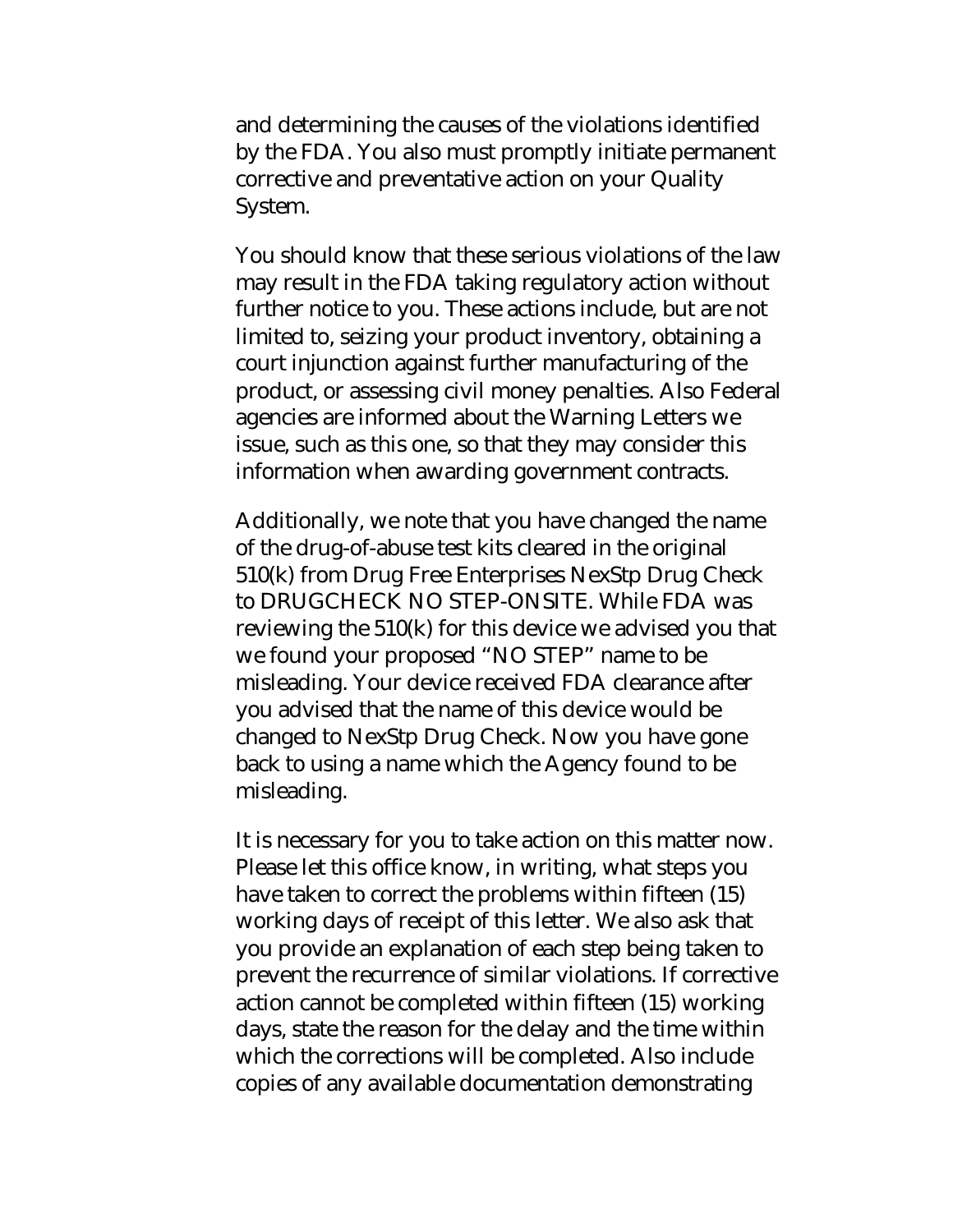that corrections have been made. If you have any questions or need clarification regarding this letter, you may contact Barbara Rincon, Compliance Officer at telephone number (949) 608-4439.

Products that are adulterated and/or misbranded should be removed from the market via a voluntary recall. For information and assistance with the recall of your products in distribution you may contact our Recall Coordinator, Craig Hoover at (949) 798-7730.

You should know and understand that there re many FDA requirements pertaining to the manufacture and marketing of medical devices. You may obtain general information about all of FDA's requirements for manufacturers of medical devices by contacting the

Center for Devices and Radiological Health's Division of Small Manufacturers, International, and Consumer Assistance at l-800-638-2041 or through the Internet at www.fda.gov.

Your reply should be directed to:

Acting Director, Compliance Branch U.S. Food & Drug Administration 19701 Fairchild Irvine, CA 92612

Sincerely, /s/ Alonza Cruse District Director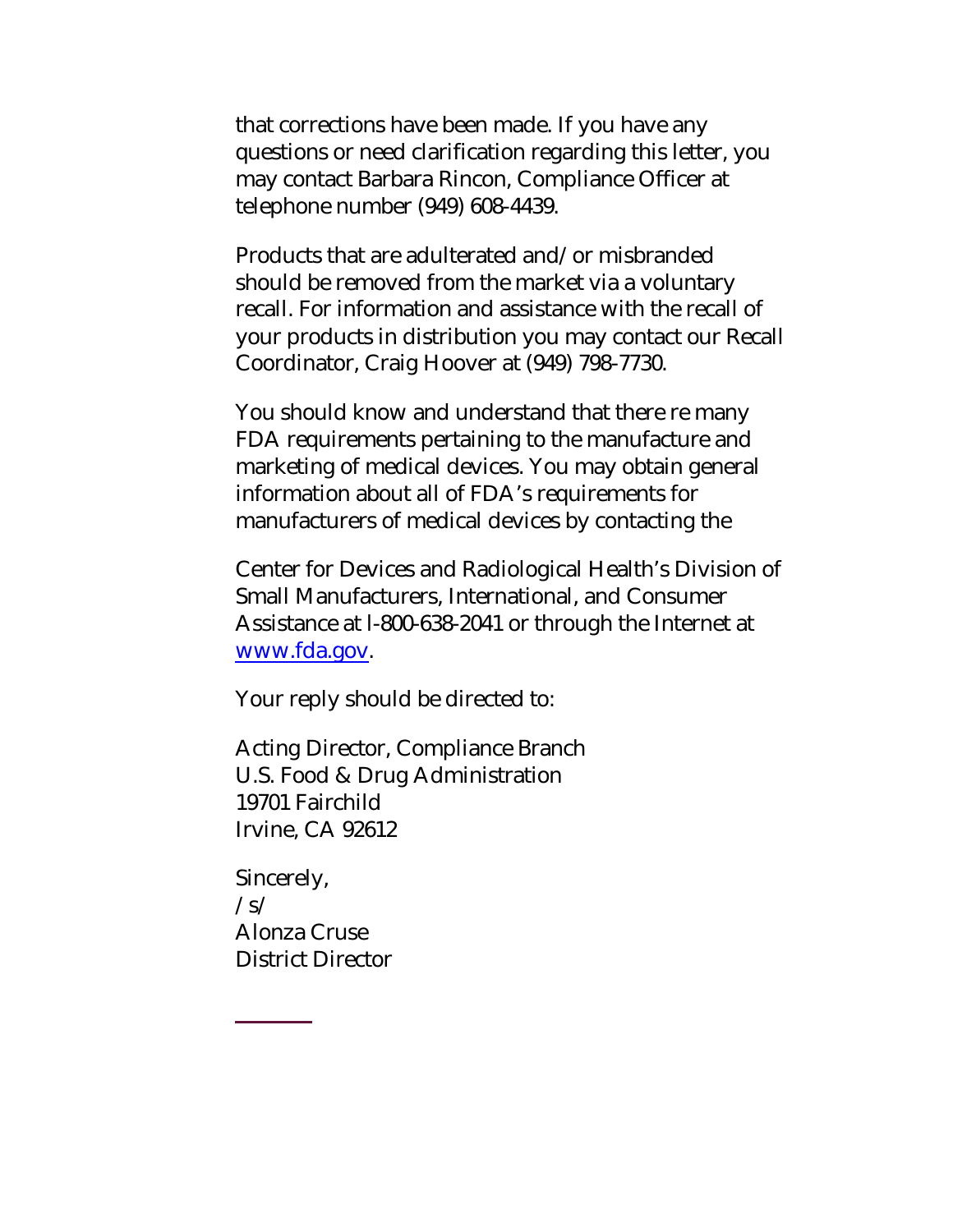## Most Recent Warning Letters FDA Home | Search FDA Site | A-Z Index | Contact FDA | Privacy | Accessibility

## FDA/Freedom of Information

Failure to implement procedures to control the design process of a device as required by 21 CFR 820.30(a). Specifically,

- design validation conducted to support the stability claim for Enzymatic Homocysteine Assay was not performed on reagents in kit configuration under the 510(k) for that device.
- no design history file was established for the Homocysteine ELISA Assay.
- management failed to approve each design milestone prior to proceeding to the next milestone for the Enzymatic Homocysteine Assay as specified in the written procedure.
- design input requirements for acceptance criteria for sensitivity of the Enzymatic Homocysteine Assay was not documented.

We are in receipt of your May 10, 2005 response to the Form FDA-483, Inspectional Observations, issued to you at the close of the most recent inspection. While your response commits to correction of your documentation, your response is silent as to any corrective action planned to address the lack of a thorough investigation of complaints and RMAs to determine if additional product may be adulterated and/or if a root cause of quality shortcomings can be identified. Additionally, your response does not clearly detail nor provide supporting documentation of corrections. While written procedures are required, it is of far greater importance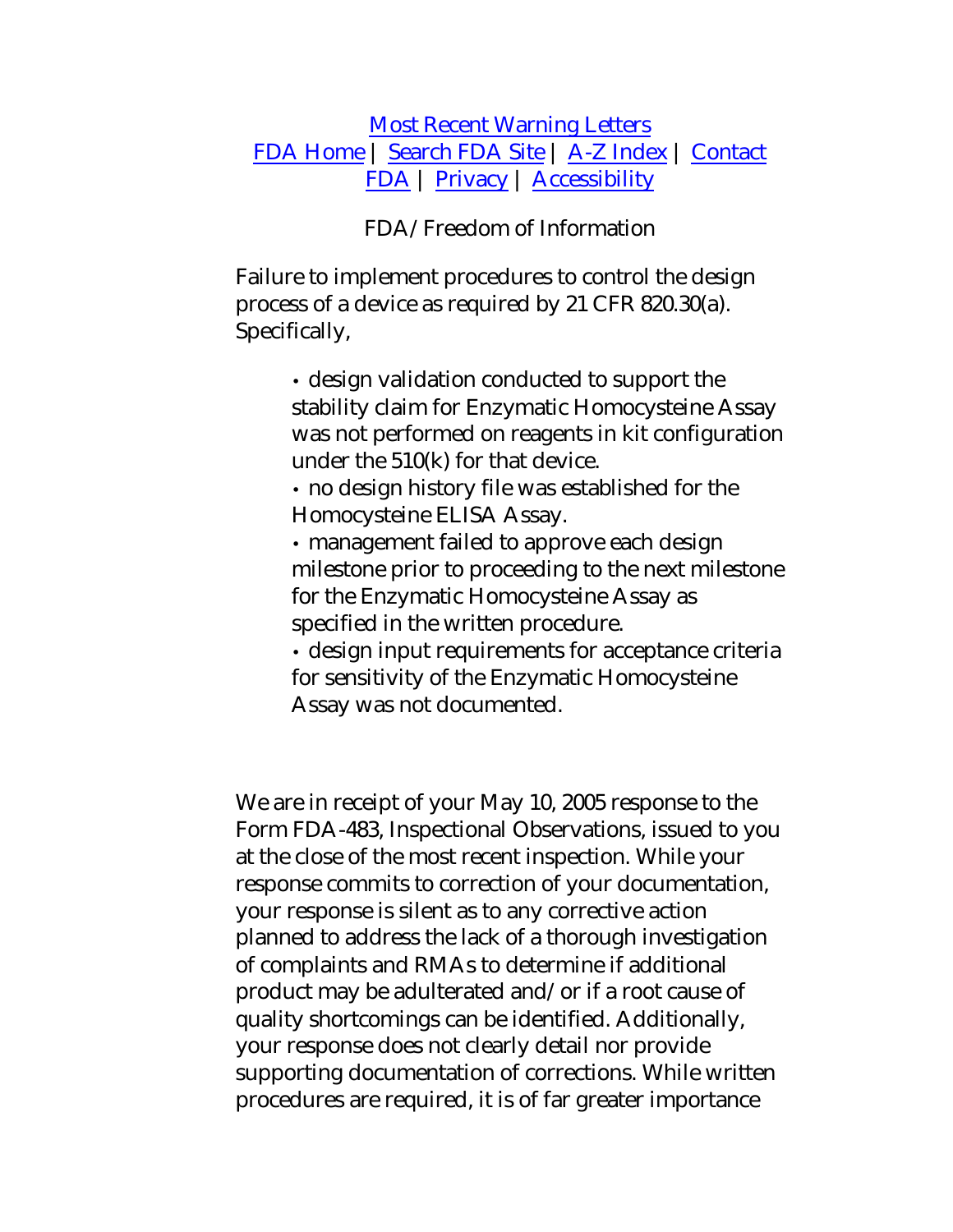that appropriate action be taken with respect to any and all potential quality issues. You should provide written commitment of your planned actions with respect to investigation of RMAs, complaints and other potential quality concern data sources.

Our inspection disclosed that your Esprit ventilator device is adulterated within the meaning of Section 501(h) of the Act, in that the methods used in, or the facilities or controls used for manufacturing, packing, storage, or installation do not conform with the Good Manufacturing Practice (GMP) requirements set forth in the Quality System Regulation, Title 21, Code of Federal Regulations (CFR), Part 820, as follows:

> 1. The design validation activities conducted for the Esprit ventilator software version 3.2 failed to ensure that the device conforms to the defined user/patient needs and intended uses [21 CFR 820.30]. Specifically:

• There was no documented evidence that any integration and throughput testing of the device was performed to eliminate software communication problems prior to the final acceptance of the design of the device.

• Your design review procedures were not properly defined to ensure that the participants at each design review included proper representatives of all functions concerned with design stage. Our investigator was advised that the decision to conduct integration and throughput testing rested with management only.

• There was no risk assessments performed to ensure that any changes made in the device to eliminate or minimize any hazards associated with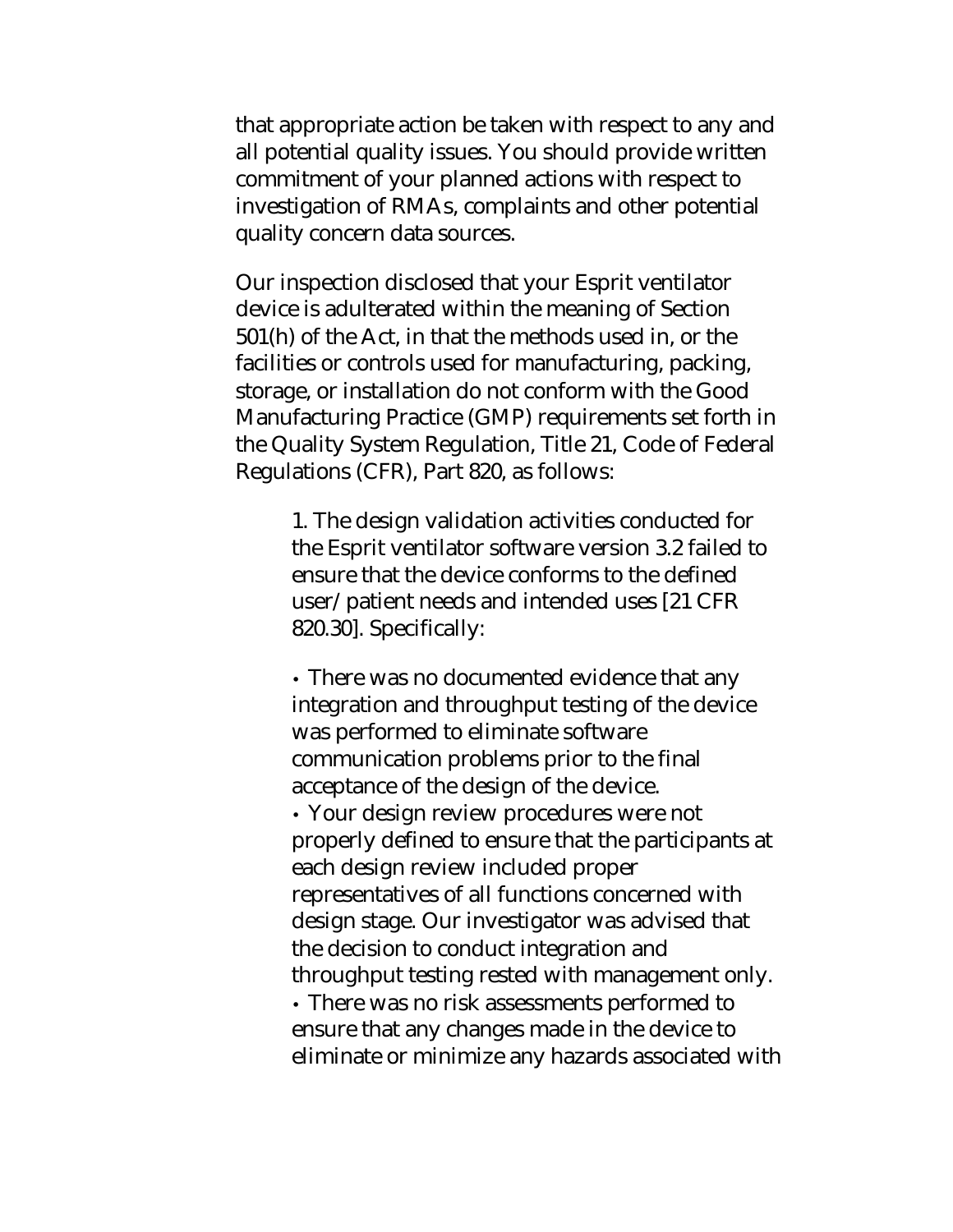tom and separated check valves did not introduce any new hazards or adversely affect the device. • Design verification did not confirm that the design output meets the design input requirements. Specifically, design verification and validation activities associated with the changes in the check valves to eliminate and minimize torn and separated check valves was only conducted on an exhalation check valve and no such activities were conducted on the inspiration check valves.

2. The Esprit Throughput Testing Package, a written software test procedure for the throughput testing that is used in conducting software integration testing, was found in use even though it had not been released, controlled, or approved in accordance with written document control procedures [21 CFR 820.40(a)].

We have also reviewed your firm's July 29, 2003 letter. We believe that item 6.2.3 on page 9 of the Adverse Event Reporting document included with that letter could be confusing, does not accurately reflect the definition of a MDR Serious Injury, and could result in unreported serious injuries. Also, all references in your letter and attached documents to distributor MDR reporting requirements should be deleted and replaced with the distributor complaint file requirements of 21 CFR 803.18(d) (1), (2), & (3), because the former requirement was revoked by Section 213(a) of the Food and Drug Administration Modernization Act [65 Federal Register 4112, 4113 (Jan. 26, 2000)].

Given the facts provided in this letter, we believe a regulatory meeting between your firm and FDA is warranted to discuss the corrective and preventative actions taken since the completion of our inspection.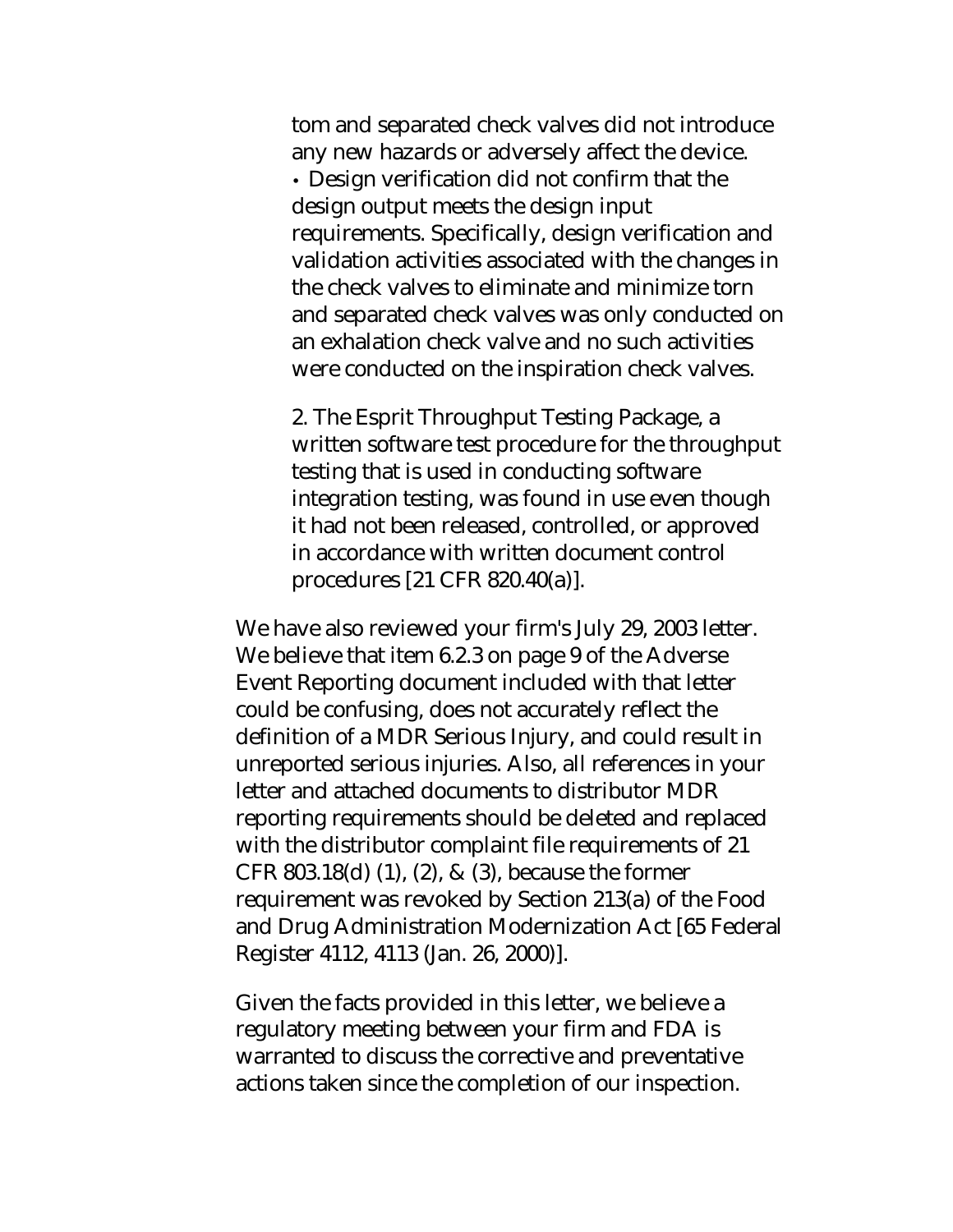We have identified the following concerns that we wish to discuss with you at the meeting:

> • Design procedures and design history for the Esprit ventilator, especially software changes made to the device;

Our inspection disclosed that the devices are adulterated within the meaning of Section 501(h) of the Act [21 U.S.C. 351(h)], in that the methods used in, or the facilities or controls used in, repackaging and relabeling your devices are not in conformance with the Good Manufacturing Practice (GMP) requirements under the Quality System Regulations, as specified in Title 21, Code of Federal Regulations (CFR), Part 820, as follows:

1. Failure to establish, maintain, and control a quality system that is appropriate for specific devices manufactured [21 CFR 820.20]. For example,

> • Management with executive responsibility has not established a policy and objectives for, and commitment to, quality, as required by 21 CFR 820.20(a).

• No quality plan defining the quality practices, resources, and activities relevant to devices that are designed and manufactured has been established or implemented, as required by 21 CFR 820.20(d).

• No quality system procedures and instructions have been established and implemented, as require by 21 CFR 820.20(d).

• No procedures for conducting management reviews, as required by 21 CFR 820.20(c).

• No management representative has been appointed or documented to ensure that quality system requirements are effectively established and maintained and reporting on the performance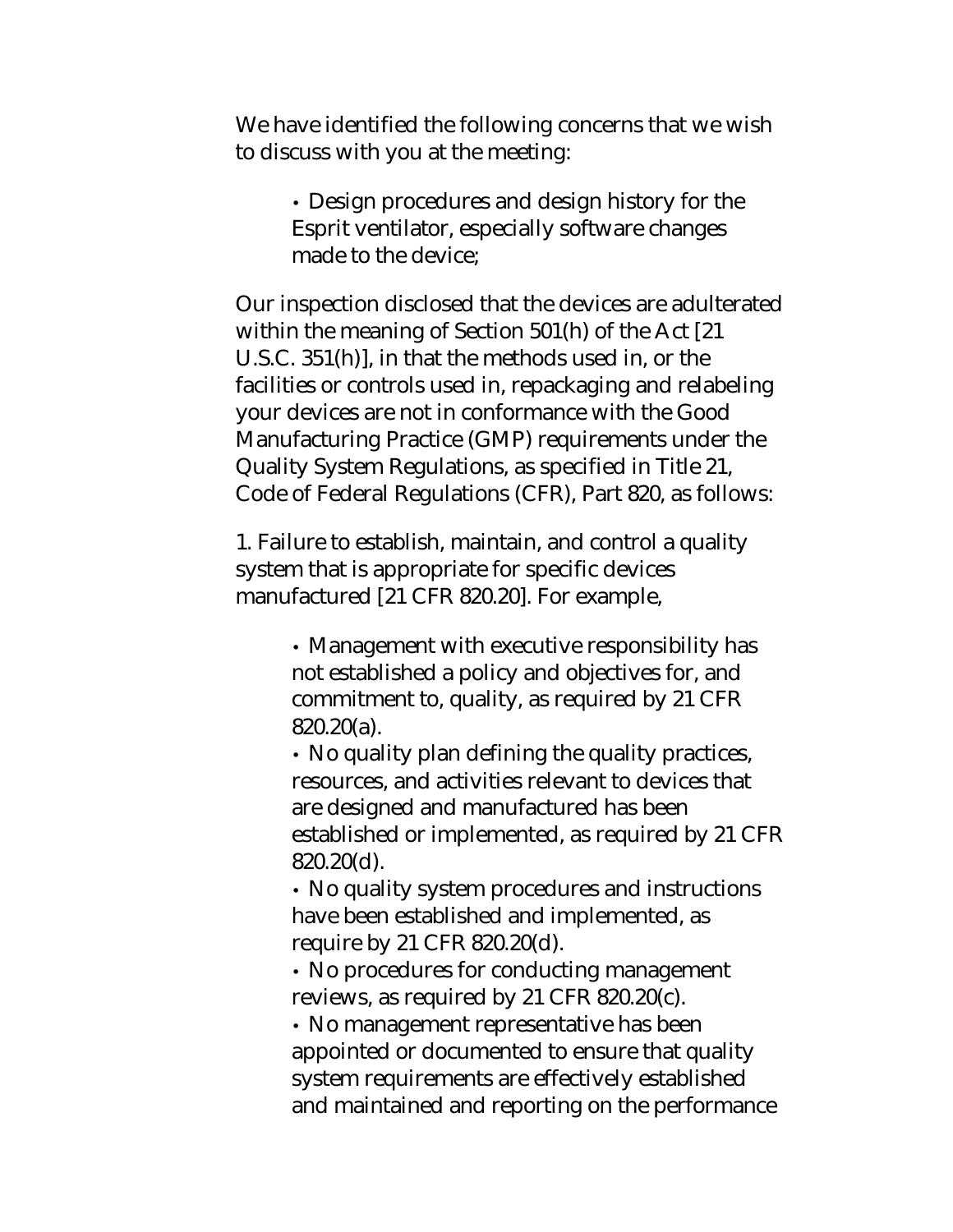of the quality system activities to management with executive responsibility, as required by 21 CFR 820.20(b)(3).

7. Your firm failed to establish procedures to control the design process of the device and your design history file does not demonstrate the device design was developed following an approved design plan and design control requirements as required by 21 CFR 820.30(a) & (j). Your firm failed to document all appropriate areas of design control including design plan, design review, design validation, and risk analysis (FDA 483, Item  $#s 6 8 7$ ).

> 10. Your firm failed to establish and maintain procedures to control the design of the device in order to ensure that specified design requirements are met as required by 21 CFR 820.30(a). Your firm failed to establish any design control procedure (FDA 483, item #11A).

> 11. Your firm failed to identify, document, validate/verify, review and approve design changes prior to implementation as required by 21 CFR 820.30(i). Revised labeling included claims that the Instrument Pre-Soak was a high level disinfectant without completion of any design validation or risk analysis and no pre-market notification was submitted to FDA (FDA 483, item # 11B).

9. Failure to establish and maintain a Design History File (DHF) for each type of device, as required by 21 CFR 820.30(j). No risk analysis was documented for latex and blood control products (FDA 483; Item #6).

3. Your firm designed the device, but failed to establish any design control procedures or to maintain a Design History File (DHF) for the identification, documentation,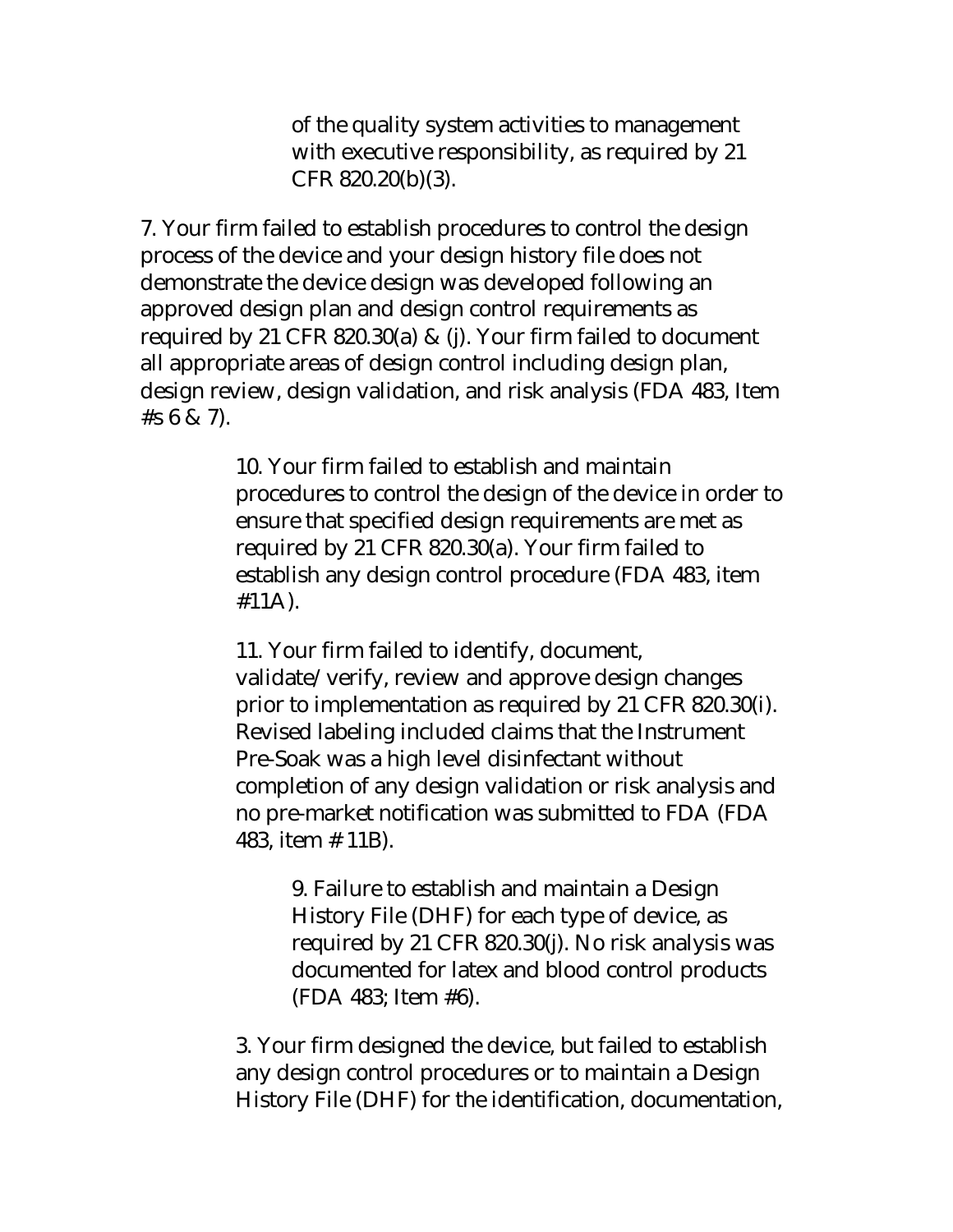validation or where appropriate verification, review and approval of design changes prior to the implementation as required, 21 CFR 820.30(i). Your firm changed vendors of the pump and has no documentation that the current pump meets the specifications of the original pump manufacturer. In addition, an O-ring on the electric pump was changed without following any procedures for such a change. As a result, there was no evaluation conducted, documented or approved to ensure the change in the pump or O-rings did not have any effect on the safety or effectiveness of the device.

Additionally, no external penile rigidity devices to date have received marketing clearance from FDA for claims found in your advertising brochure, your web sites at http://www.impoaid.com and http://www.revivesystem.com, and labeling, including the information panels on the device cartons and user manual, that include being effective for improving blood flow to the penis, allowing many men to achieve normal erections on their own, removing plaques and cholesterol building up, and to open penile arteries and possibly restore them to their natural elasticity. The Condom Lot ring claims state "holds condom secure" and "keeps the condom securely in place." The trade name "Condom Lot" also implies this function.

These claims significantly modify the intended use(s) of the devices, as defined under 21 CFR 801.4, and would require the submission and prior clearance of a new 510(k) as required by 21 CFR 897.81(a)(3)(ii). In addition, with these claims, the vacuum erection systems are adulterated within the meaning of section 501(f)(1)(B) of the Act in that they are Class III devices under section 513(f), and do not have an approved application for premarket (PMA) in effect pursuant to section 515(a), or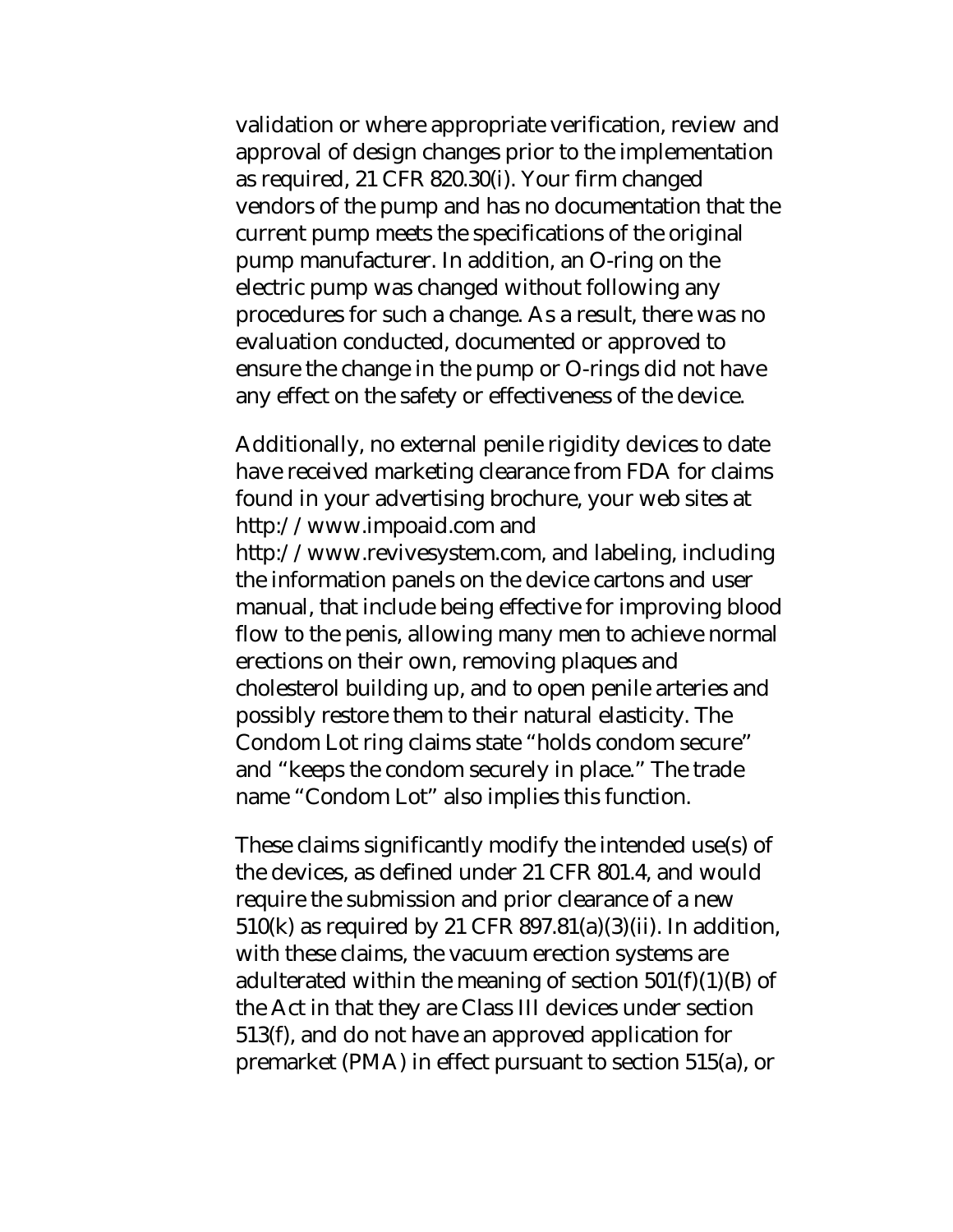an approved application for investigational device exemption (IDE) under section 520(g).

The vacuum erection systems are also misbranded within the meaning of section 502(o) of the Act, in that a notice or other information respecting the modification in the intended use of the devices was not provided to FDA as required by 21 CFR 807.81 (a) $(3(ii))$ , and the devices were not found to be substantially equivalent to a predicate device.

Your web site material also states "F.D.A. registered equipment" and "It is a medical grade F.D.A. registered product." Title 21 CFR, Part 807.39 specifically provides that [any] representation that creates an impression of official approval because of registration [of a device establishment] or possession of a registration number is misleading and constitutes misbranding." The registration of your establishment is just one requirement that must be met for you to conduct the type of activities in which are are engaged. Registration is also not a determination of FDA approval as to the status of the device, as clearly stated in 21 CFR 807.35(c).

Any reference of regulatory compliance, whether for registration or any other statutory requirement, provided for under the authority of the Federal Food, Drug, and Cosmetic Act (the Act) or promulgated pursuant to the Act, may not be used to denote FDA approval or compliance.

Your vacuum erection systems are also misbranded within the meaning of section 502(t)(2) in that your firm failed or refused to furnish material or information required by or under section 519 respecting the device and 21 CFR Part 803 (Medical Device Reporting regulation). Specifically, your firm failed to develop, maintain, and implement written MDR procedures and